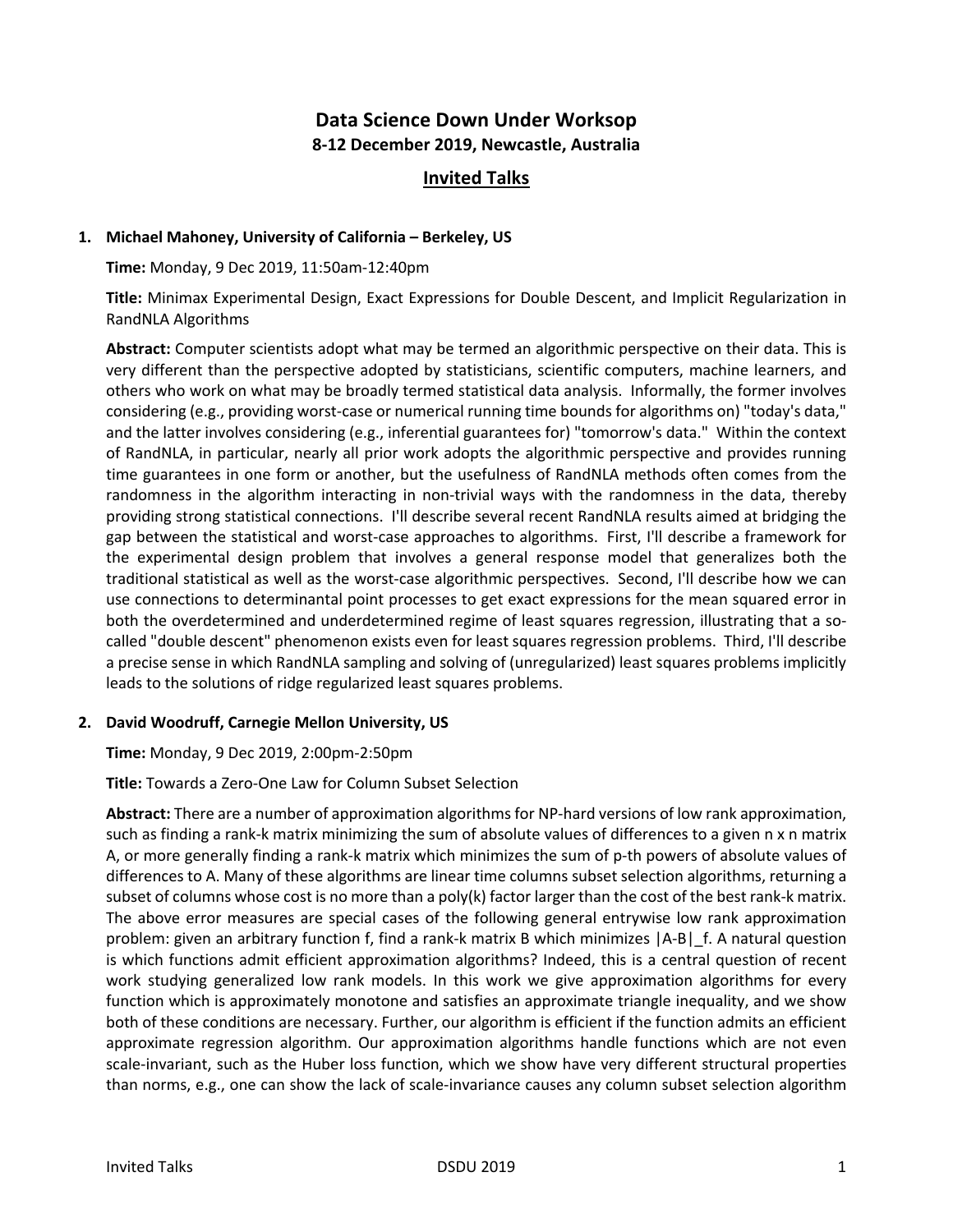to provably require a factor sqrt{log n} larger number of columns than p-norms; nevertheless we design the first efficient column subset selection algorithms for such error measures.

#### **3. Kenneth Clarkson, IBM, US**

**Time:** Monday, 9 Dec 2019, 2:50pm-3:40pm

**Title:** Quantum-inspired-inspired Algorithms for Data Analysis

**Abstract:** We describe algorithms for matrix rank computation, reduction to rank (that is, selection of linearly independent columns), leverage-score sampling, least-squares regression. The algorithms have modest space requirements, and their running times are modestly improved over prior work. We also describe a data structure supporting certain random queries on a low-rank approximation to an input matrix, targeted for application to recommender systems. For an m by n input matrix A with M nonzero entries, our algorithms take linear time, that is O(M), or within logarithmic factors of O(M), plus some \*sublinear\* work whose time bound is independent of M, m, and n. Our motivation is recent work on \*quantum-inspired\* algorithms: these are classical (that is, non-quantum) algorithms whose input-output model is based on that used by several quantum algorithms; the latter start with input data arranged in simple data structures and use those data structures to quickly prepare quantum states, to begin quantum processing. Quantum-inspired algorithms use those same data structures, to build data structures as output; the overall running times include a linear O(M) term, for building the data structures, plus a sublinear term, corresponding to the quantum processing. Here, we keep in the same general framework, but allow a broader range of linear-time operations, keeping to O(M) time or close to it, and obtain speedups in the sublinear part.

#### **4. Michael E. Houle, National Institute of Informatics (NII), Japan**

**Time:** Monday, 9 Dec 2019, 4:10pm-5:00pm

**Title:** Local Intrinsic Dimensionality: A Practical Foundation for Dimensionally-aware Data Analysis

**Abstract:** Researchers have long considered the analysis of similarity applications in terms of the intrinsic dimensionality (ID) of the data. This presentation is concerned with a generalization of a discrete measure of ID, the expansion dimension, to the case of smooth functions in general, and distance distributions in particular. A local model of the ID of smooth functions is first proposed and then explained within the wellestablished statistical framework of extreme value theory (EVT). Moreover, it is shown that under appropriate smoothness conditions, the cumulative distribution function of a distance distribution can be completely characterized by an equivalent notion of data discriminability. As the local ID model makes no assumptions on the nature of the function (or distribution) other than continuous differentiability, its generality makes it ideally suited for the learning tasks that often arise in data mining, machine learning, and other AI applications that depend on the interplay of similarity measures and feature representations. An extension of the local ID model to a multivariate form will also be presented, that can account for the contributions of different distributional components towards the intrinsic dimensionality of the entire feature set, or equivalently towards the discriminability of distance measures defined in terms of these feature combinations. The talk will conclude with a discussion of recent applications of local ID to deep learning.

# **5. Deanna Needell, University of California – Los Angeles, US**

**Time:** Tuesday, 10 Dec 2019, 9:00am-9:50am

**Title:** Simple Approaches to Complicated Data Analysis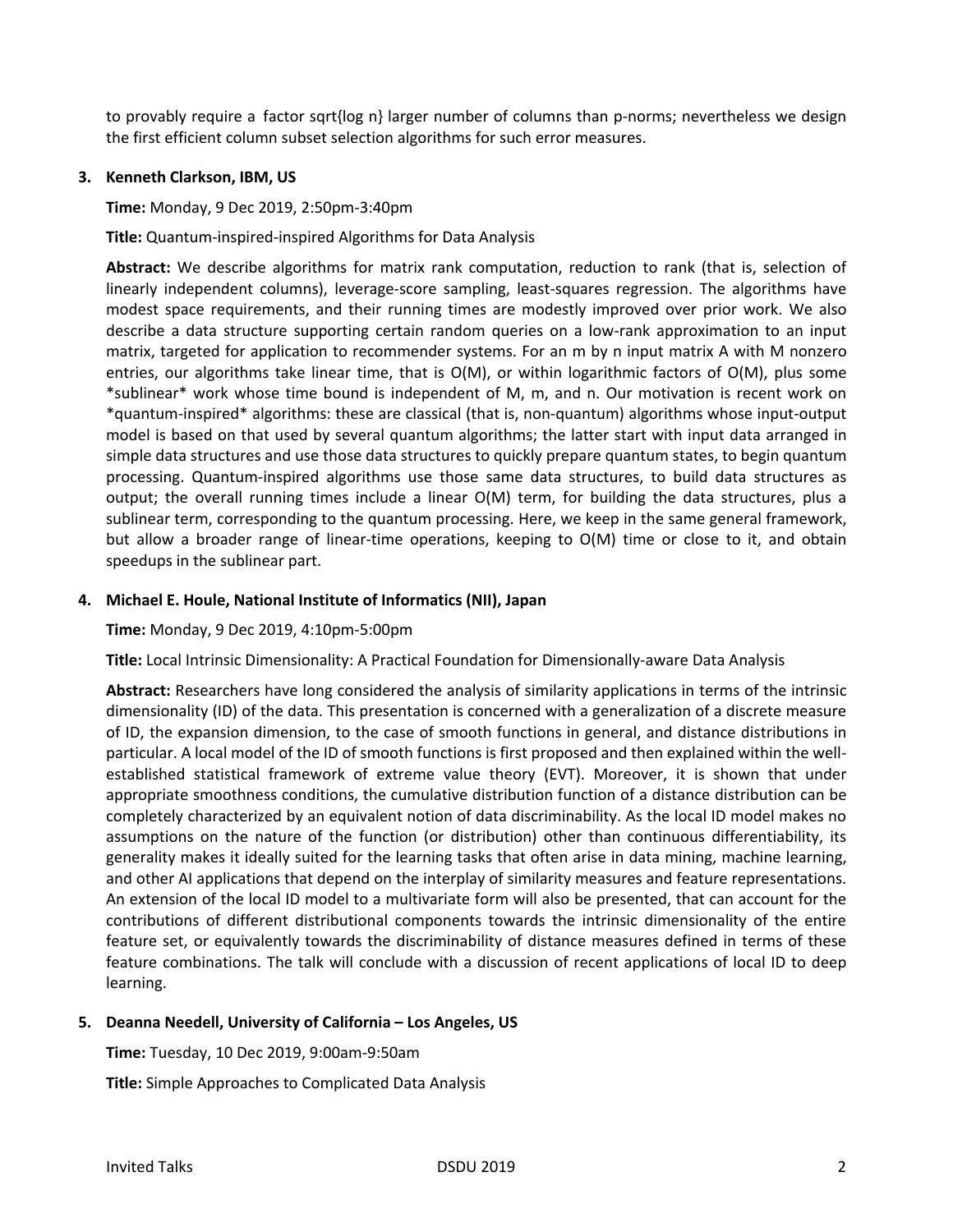**Abstract:** Recent advances in technology have led to a monumental increase in large-scale data across many platforms. One mathematical model that has gained a lot of recent attention is the use of sparsity. Sparsity captures the idea that high dimensional signals often contain a very small amount of intrinsic information. Using this notion, one may design efficient low-dimensional representations of large-scale data as well as robust reconstruction methods for those representations. Binary, or one-bit, representations of data for example, arise naturally in many applications, and are appealing in both hardware implementations and algorithm design. In this talk, we provide a brief background to sparsity and 1-bit measurements, and present new results on the problem of data classification with low computation and resource costs. We illustrate the utility of the proposed approach on recently acquired data about Lyme disease.

# **6. Matt Wand, University of Technology Sydney, Australia**

**Time:** Tuesday, 10 Dec 2019, 10:20am-11:10am

# **Title:** Streamlined Variational Inference for Random Effects Models

**Abstract:** Variational inference offers fast approximate inference for graphical models arising in computer science and statistics. However, for models containing random effects, direct application of variational inference principles is not sufficient for fast inference due to the sizes of the relevant design matrices. We explain how the notion of matrix algebraic streamlining is crucial for making variational inference practical for models containing very high numbers of random effects. Both nested higher level and crossed random effect structures are discussed.

#### **7. Peter Taylor, University of Melbourne, Australia**

**Time:** Tuesday, 10 Dec 2019, 11:10am-12:00pm

**Title:** Some Thoughts About a Distributed Solution of the PageRank Equation

**Abstract:** The success of Google is widely attributed to its initial use of the PageRank Algorithm developed in the late 1990s by Brin and Page. Although its primary purpose was to rank web pages, the PageRank Algorithm can be used to rank nodes on any directed graph and, in particular, it can be applied to social networks of all kinds. I shall start by discussing work that I did with some vacation students quite a few years ago in which we experimented with using PageRank to rank academic papers according to their citation graph. While I am not a believer in using citation data to assess the quality of papers, the PageRank algorithm does have some advantages that are not enjoyed by procedures that just count citations. The PageRank Algorithm really just solves an eigenvalue equation for a stochastic matrix. However, there are practical advantages in being able to do this in a distributed manner using only local information. In this talk, I shall propose a random procedure for doing this.

# **8. Kate Smith-Miles, University of Melbourne, Australia**

**Time:** Wednesday, 11 Dec 2019, 9:00am-9:50am

**Title:** Party Tricks with Numerical Linear Algebra and the Quest for Trust

**Abstract:** Establishing trustworthiness of algorithms in the minds of skeptical humans is a challenge that relies on improvements in transparency and elimination of any perception of bias. But trust is also earned, or easily destroyed, when we test an algorithm's performance on instances with known correct responses. If an algorithm obtains reliable results for enough test instances, then we are likely to feel comfortable with its decision-making ability; if it produces incorrect responses for even just a few critically chosen instances, then it will be dismissed quickly as unreliable and therefore untrustworthy. The choice of test instances is clearly critical to gaining trust, but their quality and sufficiency is rarely examined comprehensively, with each study usually inheriting a collection of benchmarks from previous studies. Furthermore, summarizing